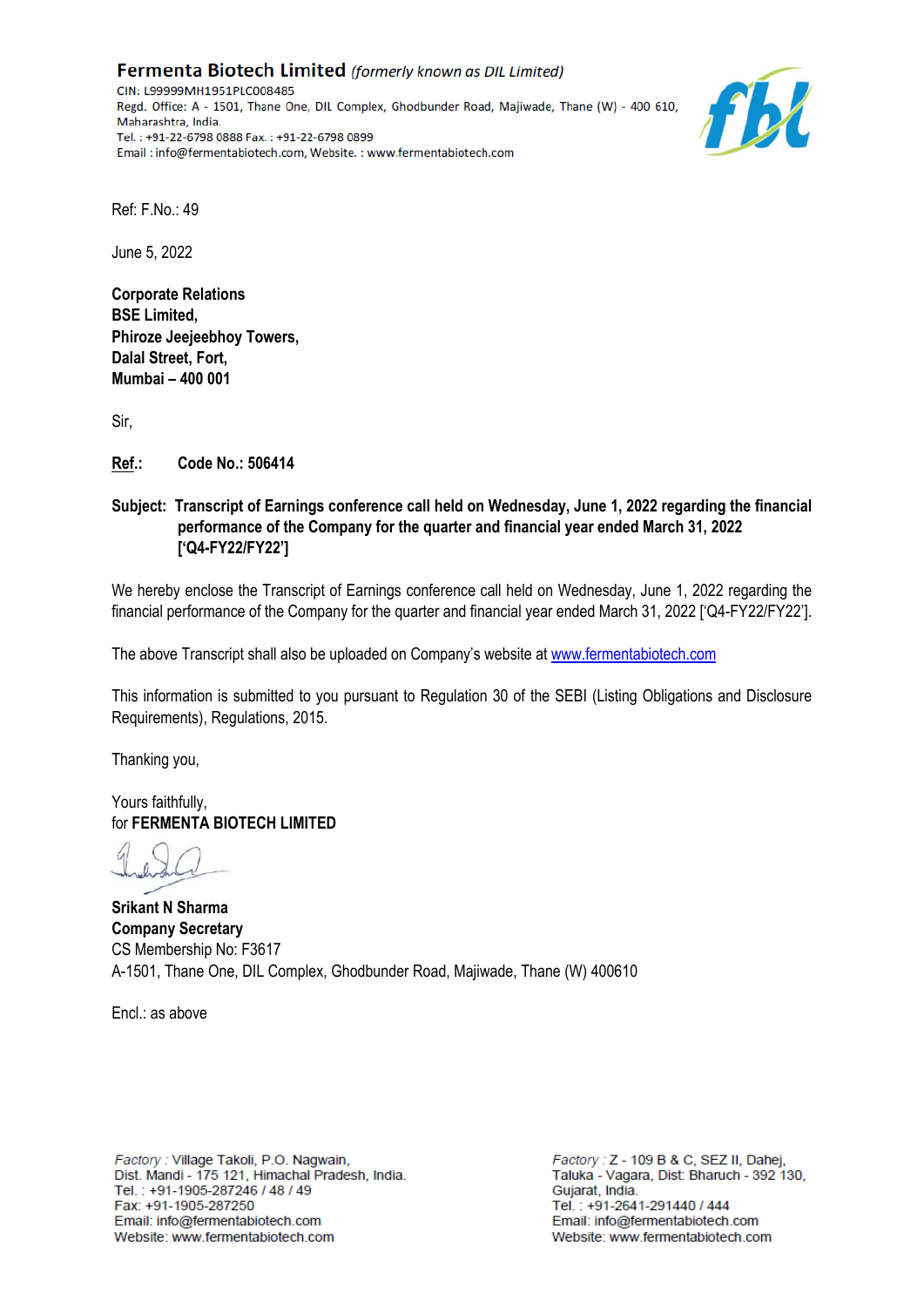## **Fermenta Biotech Limited Q4 FY22 Earnings Conference Call" June 1, 2022**

**Moderator:** Ladies and gentlemen, good day and welcome to the Q4 and FY22 Conference Call of Fermenta Biotech Ltd. As a reminder, all participant lines will be in the listen-only mode. There will be an opportunity for you to ask questions after the presentation concludes. Should you need assistance during the conference call, please signal an operator by pressing "\*" then "0" on your touchtone telephone. Please note that this conference is being recorded. I now hand the conference over to Ms. Aloney Jain from Valorem Advisors. Thank you and over to you.

**Aloney Jain:** Thank you, Mike. Good evening everyone and a warm welcome to you all. My name is Aloney Jain, AVP of Valorem Advisors. We represent the Investor Relations of Fermenta Biotech Ltd. On behalf of the Company, I would like to thank you all for participating in the Company's Earnings Conference Call for the fourth quarter of the financial year 2022.

> Before we begin, I would like to mention a short cautionary statement. Some of the statements made in today's Con-Call may be forward-looking in nature. Such forward-looking statements are subject to risk and uncertainty, which could cause actual results to defer from those anticipated. Such statements are based on Management's beliefs, as well as assumptions made and information currently available to the Management. Audiences are cautioned not to place any undue reliance on the forward-looking statements in making any investment decisions. The purpose of today's Earnings Conference Call is purely to educate and bring awareness about the Company's fundamental business and financial quarter under review. Now, I would like to introduce you to the Management participating in today's Earnings Conference Call and give it over to them for opening remarks. We have with us, Mr. Satish Varma Ji who is Executive Director and Mr. Sumesh Gandhi Ji who is the CFO. I now request Mr. Satish Varma Ji to give his opening remarks. Over to you, sir.

**Satish Varma:** Thank you, Aloney. Good evening, everybody. It's a pleasure to welcome you all to the Earnings Conference Call for the fourth quarter and financial year ending 2021-22. I hope you are all keeping safe and well. I am joined on this Earnings Conference Call with our CFO, Mr. Sumesh Gandhi. Just to give you a brief key operational highlight for this quarter. Volumes of human Vitamin D3 in Q4 FY22 grew by 15% over the previous quarter and grew by about 7% in FY22 over the previous financial year. The volumes of animal feed on the other hand in Q4 FY22 declined by 64% over the previous quarter and declined by 49% in FY22 over the previous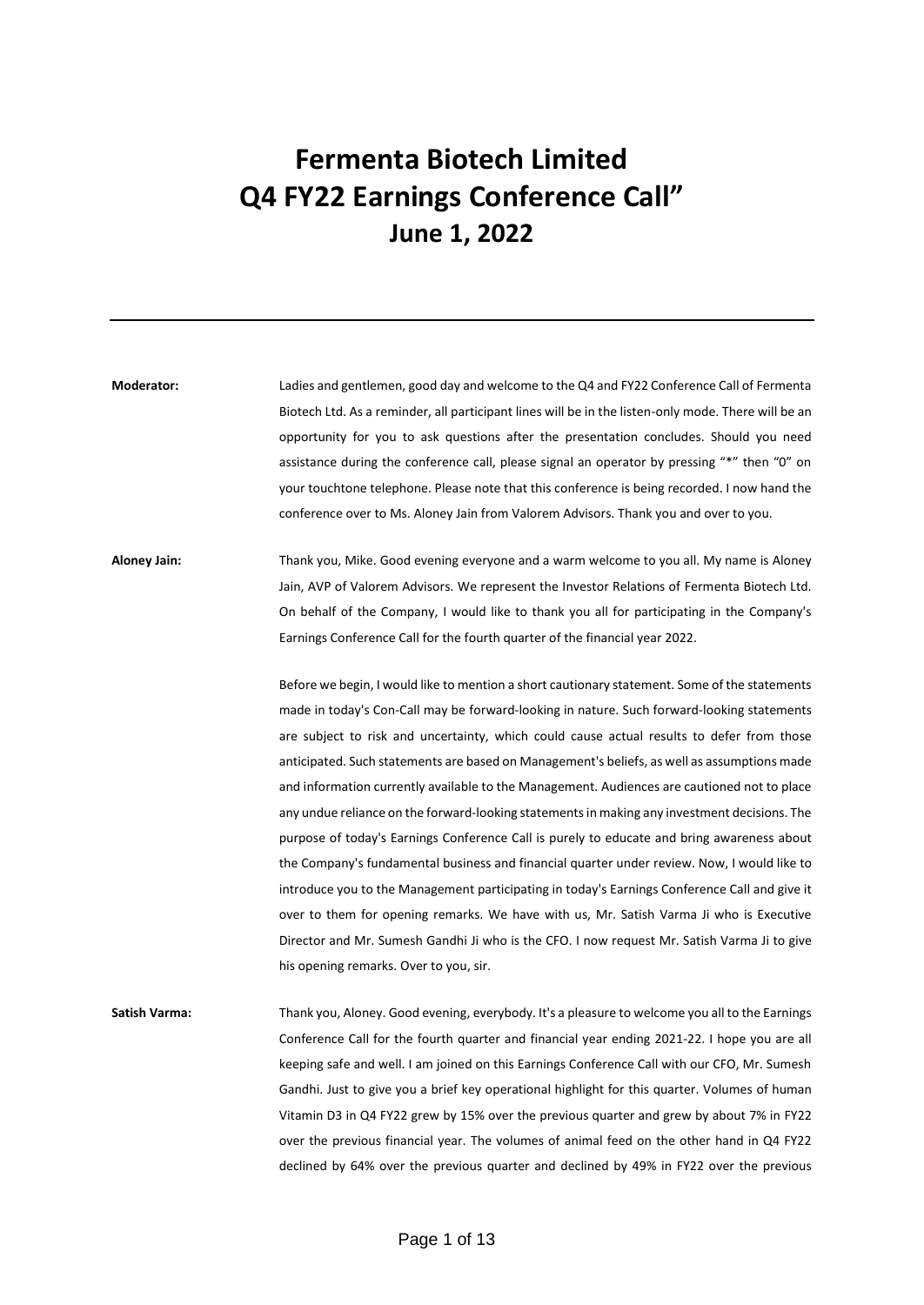financial year. The average prices of the feed grade were lower by 13% in FY22 over FY21. Now I request Mr. Sumesh Gandhi, our CFO, to give the financial highlights.

**Sumesh Gandhi:** Thank you, Mr. Varma. Good evening everyone and thank you for joining this call today. Brief financial highlights for the quarter and the financial year ended 31<sup>st</sup> March 2022 are as follows:

> On a consolidated basis, in Q4 FY22, the revenue from operations for the quarter was Rs. 96 crores, which is a decrease of approximately 3.3% on a year-on-year basis and an increase of 3.6% on quarter-on-quarter basis. Operational EBITDA reported was Rs. 18 crores, which was an increase of about 73.5% on a year-on-year basis. Operating EBITDA margin stood at 18.4%. The net profit after tax reported was about Rs. 8 crores and the PAT stood at 8%.

> Now I will move on the consolidated financial results for the whole year ended 31<sup>st</sup> March 2022. The revenue from operations was around Rs. 399 crores, which grew by approximately 5.6% year-on-year basis. Operational EBITDA reported was around Rs. 61 crores, which declined by 25% on a year-on-year basis. Operational EBITDA margin stood at 15.41% while net profit after tax was reported at about Rs. 15 crores, which is a decline by 66% on a year-on-year basis. The PAT margin stood at 3.74%. Having said that let me just clarify that the benefit of section 10AA under the income tax act for the SEZ unit ceased to exist with effect from FY22. Hence, the PAT margins for the quarter and the year ended is not comparable against the previous year same period.

> Lastly, I would like to mention that the board of directors have proposed a dividend of 25% on the face value of Rs. 5 per share, which is Rs. 1.25 per share for the financial year 2021-22 subject to the approval of shareholders in the ensuing AGM.

With this we can open the floor to the questions and answers section. Thank you.

**Moderator:** We will now begin the question and answer session. The first question is from the line of Nirag Shah from Exemplar. Please go ahead.

**Nirag Shah:** Can I have revenue figures of human and animal D3 for Q4 as well as FY22?

**Sumesh Gandhi:** Q4 FY22 the revenue for human nutrition is Rs. 49.3 crores and animal nutrition is Rs. 24 crores.

**Nirag Shah:** Okay and for FY22?

**Sumesh Gandhi:** For the whole year of FY22, human is Rs. 218.7 crores and animal nutrition is Rs. 76.8 crores.

**Nirag Shah:** What is the update on Saykha project. When is the project expected to go on stream?

Satish Varma: I will try to answer this question. The plans are ready, however, we are holding back because as we have mentioned in the previous earnings calls as well, some portion of the Saykha like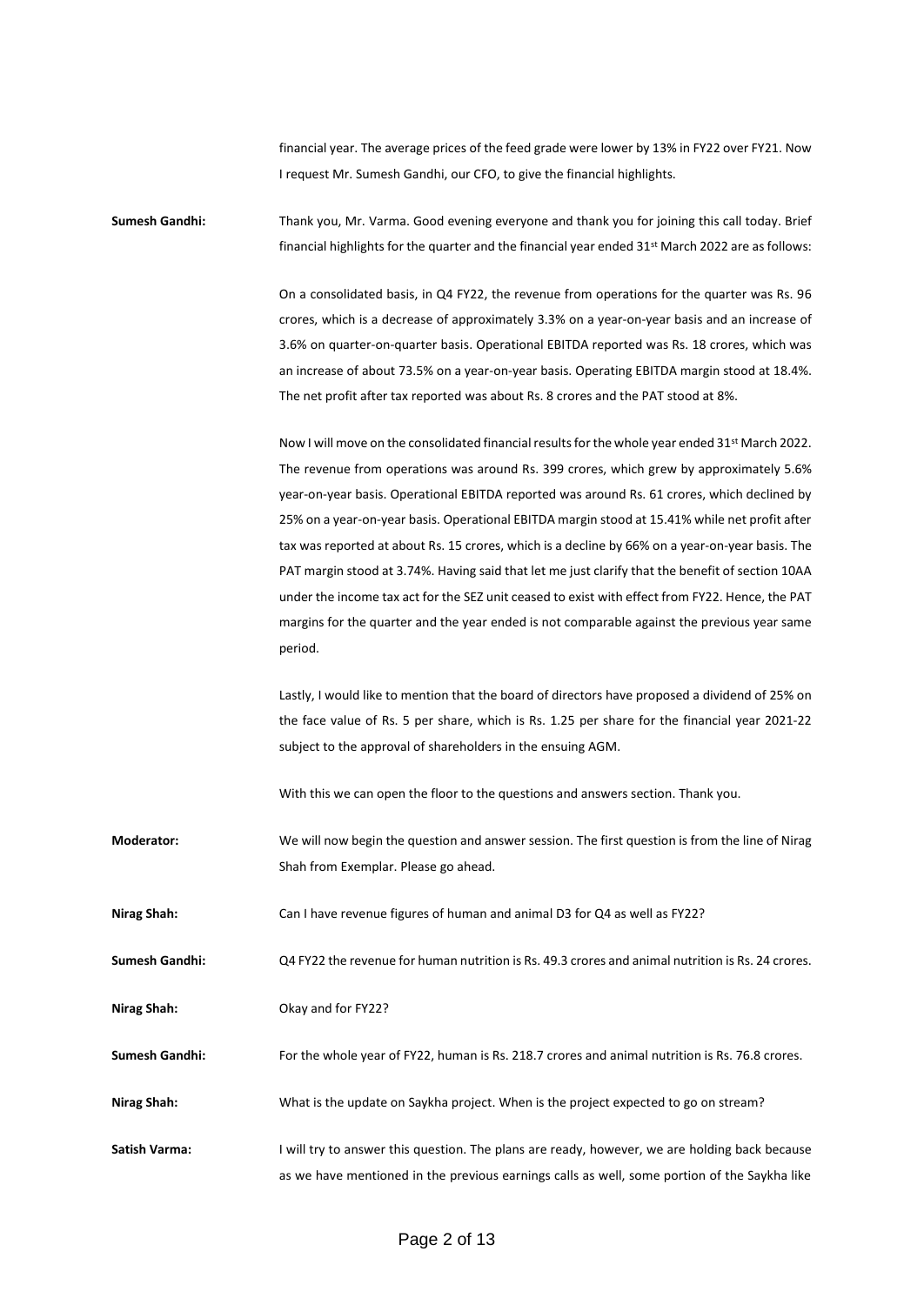for example, the premix plant, we have already initiated that in our existing Kullu facility as a brownfield project so that has been taken care of in Kullu. So, most probably by this year end, we should have the plant up and ready to be commercialized. We have taken the capacity expansion for our existing D3 within Dahej plant itself. We are delaying this by maybe about another quarter or 2 before we start implementing execution of the Saykha plant. Mainly it is going to be for minerals and other capacity expansions, which we are already taking care of partly with what we have done in Dahej. And our new products for example K1 and vegan D3 also, for the initial stages on vegan D3, we will be utilizing the Dahej plant itself and once it picks up, then we will look at Saykha what we need to do for our entire capacity.

**Nirag Shah:** This year at least construction work and all you are expected to start?

**Satish Varma:** Our exact plans will be crystal clear maybe in the next 2 quarters, so we will inform everybody accordingly. I would not be able to say yes or no at this stage. From all resources point of view, you understand that we are looking at monetizing the real estate assets and all that. We just want to make sure that we are not over leveraged also, so maybe in a quarter or 2 will give us much more clarity.

**Nirag Shah:** Okay, and regarding our 25-hydroxy D3 project?

**Satish Varma:** This is a part of the vegan D3 process substream itself and for the current to launch and commercialize things, we should be able to manage within our existing Dahej facility. So, the action plan on new products is not going to change much because we are able to now with all the expansions we have done in Dahej, we should be able to manage there at least to launch the product. Then, we will look at capacity expansions in Saykha.

**Nirag Shah:** But this year we will be able to execute and commercialize the product?

**Satish Varma:** 25-hydroxy I am not sure, but vegan D3 is the first target. It is all in the same stream so vegan D3 is our first target. We are taking it one by one.

**Nirag Shah:** Okay, and my last query was more of a strategic one. You had previously guided for a steady state EBITDA margin of 20%+ on a consolidated basis, but this fiscal we have ended close to 15.5% I believe, at a consolidated level. So, are we confident of achieving 20%+ EBITDA in FY23 and going ahead even if animal D3 prices remain at current level or we feel a need to revisit our expectation for said margin trajectory?

**Satish Varma:** I think whenever we mentioned because we are all aware of the fluctuations what happen with our margins because of feed grade, so whenever we mentioned 20% was always an average over the 4 to 5 years. If you look at our history also, it has always been mostly average. If you look at 5 years' history or 10 years' history, it will more average out kind of thing. So, we are very confident that these averages will be maintained. You might see a significant up in 1 or 2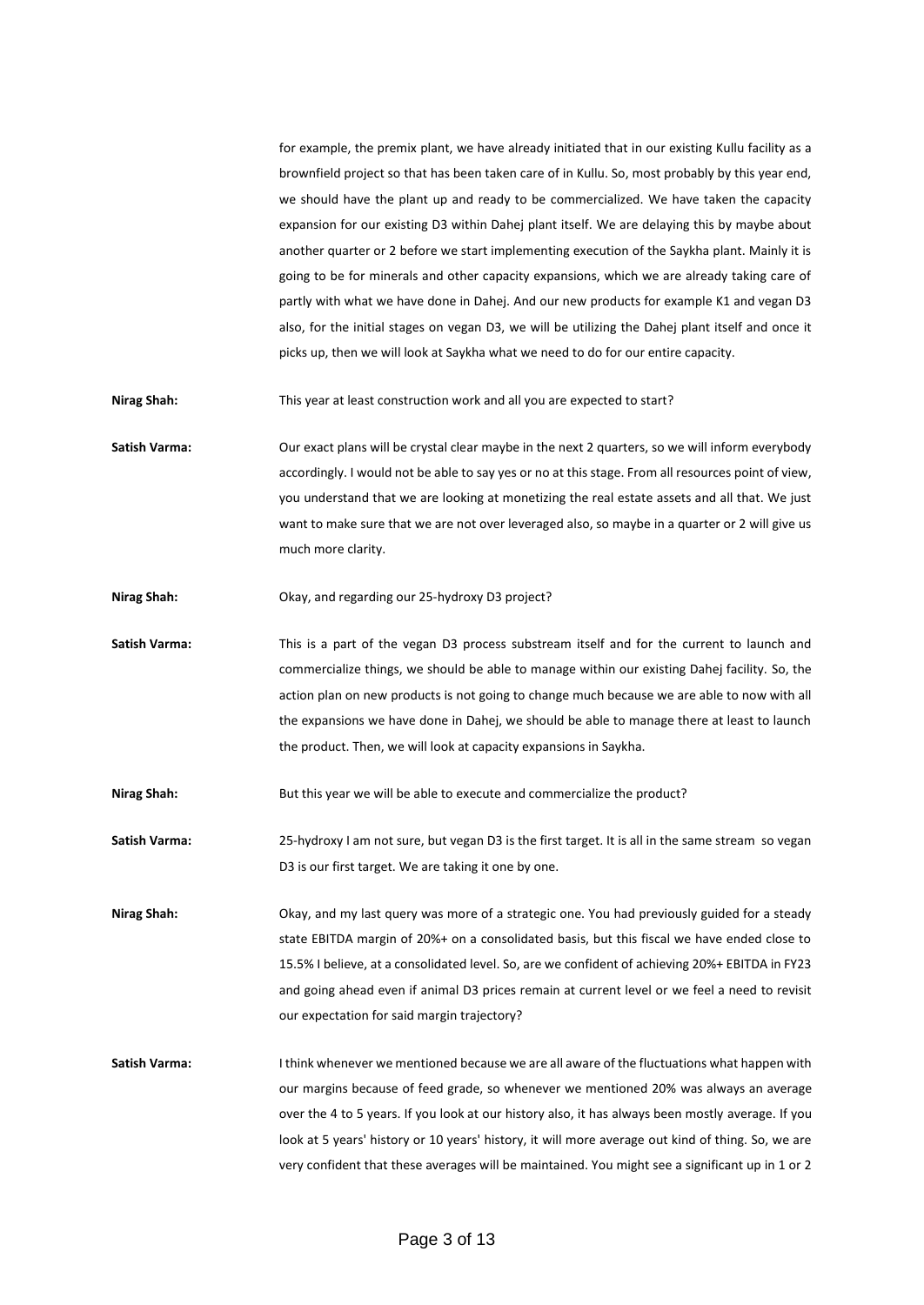years in between or you might see this kind of dip that we are seeing this year in between, but average, we don't want to change our guidance. We are quite confident that the average minimum should be maintained.

**Moderator:** Thank you. We have the next question from the line of Milan Patel from Option Edge. Please go ahead.

**Milan Patel:** First question is, our human segment has increased a lot compared to animal, so any reason for that and is the demand less for the animals?

- **Satish Varma:** Our focus has always been on human. Human, for various reasons because to a significant extent, our efforts in growing our market share and acquiring new customers in the human market has helped us in achieving these numbers whereas as far as the animal side is concerned, yes, we have a new product now with our German subsidiary, getting it manufactured in Germany, but in general, the animal volumes and prices have been quite suppressed unfortunately for quite some time now, may be almost a year or so. Hopefully, things will turn around, but our focus is mainly on human while we have a decent presence in the animal segment.
- **Milan Patel:** Another question is how big Worli and Pune land is and when will we be monetizing on that?
- **Satish Varma:** Pune land, we are in the market. As and when we see some visibility, we will definitely inform everybody. Worli, we are not as actively in the market as we are with our Thane and Pune but, the intention is to monetize.
- **Milan Patel:** Can you give idea about when we are launching vegan Vitamin D3 and Vitamin K?

**Satish Varma:** The target is over the next the 2 quarters to have the product launched.

**Milan Patel:** And the last question, our net profit margin has declined significantly. So, how are we working on getting the numbers back to normal?

**Sumesh Gandhi:** So, like I said that the net profit is something it's not fair to see from a profit perspective because we did not have the benefit of section 10AA in this year that we had in the previous year. So, from an EBITDA margin, it is something we will be talking about it. So, from an EBITDA margin, like we said, we are confident that on average we should be able to maintain the guidance of 20% what we have said. So, there is no change in our guidance with regards to the EBITDA margin.

**Moderator:** Thank you. We have the next question from the line Suchitra Doshi from SR Investments. Please go ahead.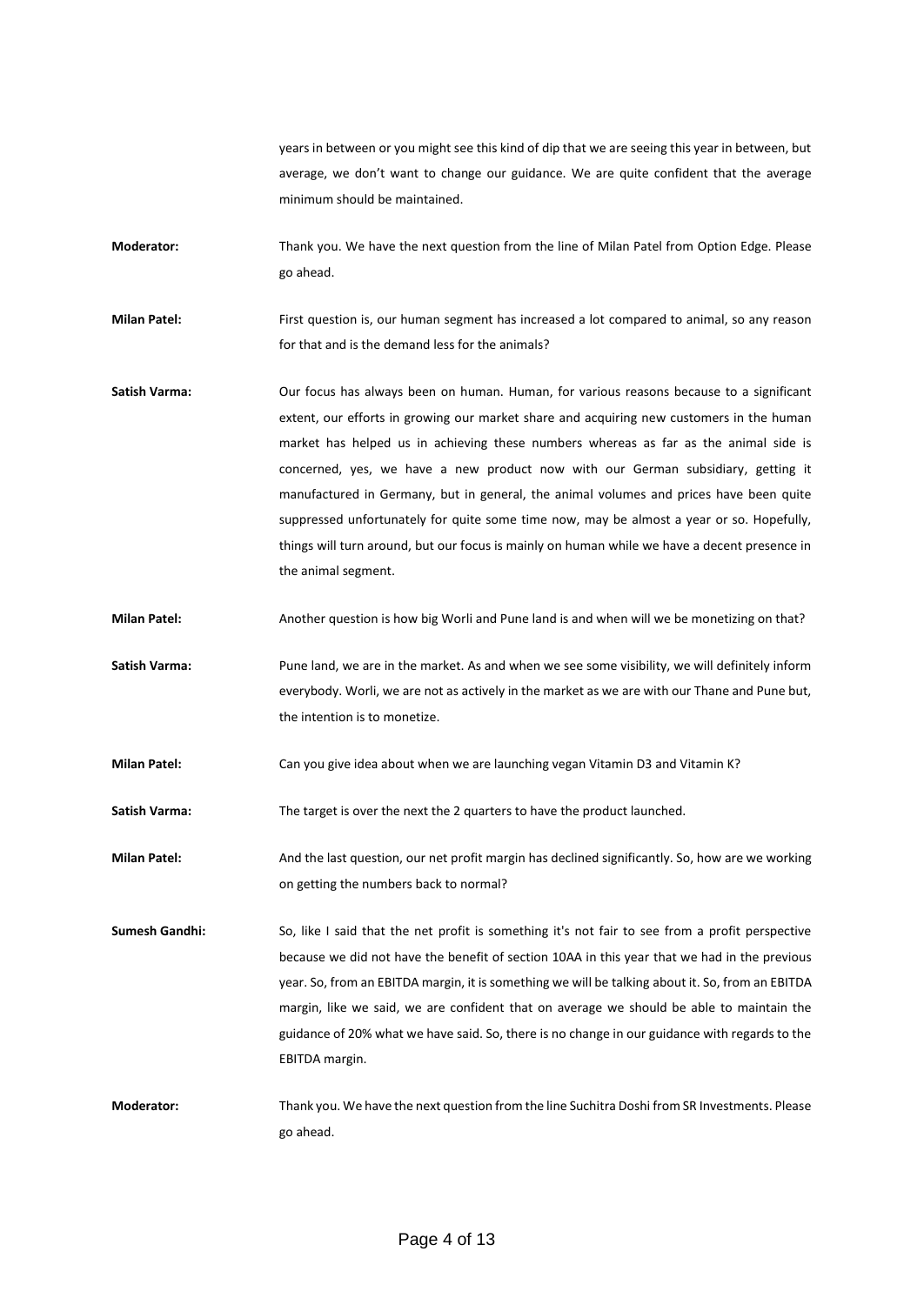- **Suchitra Doshi:** My first question is that you had come up with Molnupiravir, but the efficacy of it has reduced now, it's all over the news. So, is it at all contributing to our top line and are we still manufacturing it?
- **Satish Varma:** We don't manufacture Molnupiravir, but we manufacture the enzyme that is used to manufacture Molnupiravir. So far to the best of my knowledge, we are the only company, which offered a technology to manufacture Molnupiravir through enzymatic process. We have tied with Dr. Reddy's for this molecule who had a license. We did some supplies previous quarter, may be Q4 itself we might have made some supplies to Dr. Reddy's, but as you are aware, the molecule itself has not picked up, but we do not manufacture the molecule. We manufacture the enzyme that is used in the molecule, which enzyme is used for various other purposes as well. So, we continue to manufacture the enzyme, but unfortunately, until and unless something changes on the molecule from efficacy as well as regulatory point of view, we don't expect anything significant coming from that portion of the business which this enzyme goes for.
- **Suchitra Doshi:** How exactly do we make cholesterol from wool grease and then how is vitamin D made and also how much wool grease do we import?
- **Satish Varma:** To give you an idea, we import wool grease of more or less close to about 70% to 80% of our cholesterol requirement, that much we import wool grease. Wool grease to cholesterol is a complicated process where cholesterol is extracted. There are different technologies used at different stages. Cholesterol is extracted, then we have a byproduct that comes out of it, which are lanolin byproducts, which we are trying to valorize. So, our overall benefits of manufacturing our own cholesterol will come once we are able to do that. We hope to finish that exercise by the end of this year. As far as the cholesterol to Vitamin D3 process is concerned, it's a multi-stage process, but the most critical stage is where photochemistry happens, like for example, sun is supposed to convert the cholesterol or whatever derivative of cholesterol is there in your body to vitamin D3. Similarly, we do it in plant. So, we run the raw material through a process where specific UV rays, high intensity lights are focused on that particular raw material, which then is converted into vitamin D3. Photochemistry is the most critical part.
- Suchitra Doshi: And then when are we going to start monetizing on lanolin?

**Satish Varma:** Lanolin, hopefully, we should be able to valorize the side streams by the end of this year, we should be able to start commercializing that. We are just working on various requirements as far as meeting customer specifications and all are concerned. So, that exercise is on. So, hopefully by this year end, we should be able to do it, if not before.

**Suchitra Doshi:** And what is the status on the Saykha project and which all products will we be launching there?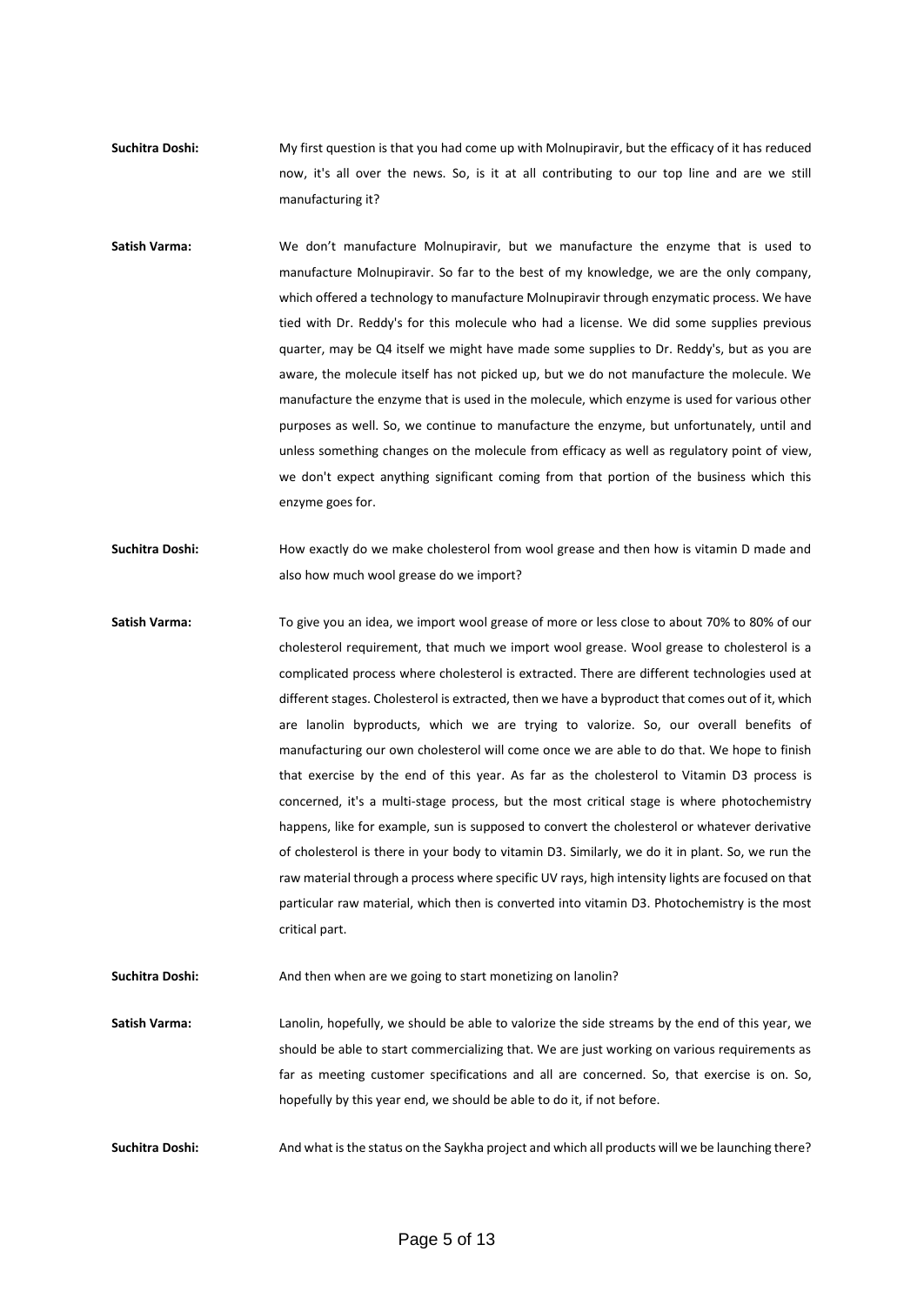| Satish Varma:        | I'll just repeat what we are going to do with Saykha, I think there are a couple of quarters before |
|----------------------|-----------------------------------------------------------------------------------------------------|
|                      | we have clarity and disclose the exact timelines, but however, currently because plant for pre-     |
|                      | mix is already being constructed in our Kullu facility, so Saykha will have minerals. Saykha will   |
|                      | have additional capacities that are required for our regular Vitamin D3 or the new products like    |
|                      | vegan D3 or 25-hydroxy that we are looking at and if our enzyme business picks up, then we          |
|                      | will look at some fermentation capacities there.                                                    |
|                      |                                                                                                     |
| Suchitra Doshi:      | And my last question is that, are we still partly outsourcing cholesterol from Nippon and           |
|                      | Dishman or are we now totally self-sufficient?                                                      |
| Satish Varma:        | We are still partly outsourcing, but from one company. We have stopped from Nippon. Some            |
|                      | portion about 20% to 25% of our requirement, we are still outsourcing.                              |
|                      |                                                                                                     |
| <b>Moderator:</b>    | Thank you. We have the next question from the line of Akshay Jain from 19.00 ______. Please         |
|                      | go ahead.                                                                                           |
| <b>Akshay Jain:</b>  | My first question is what is the status of the pre-mixes plant? It was told that it will commission |
|                      | soon, but nothing out yet, can you please tell about this?                                          |
|                      |                                                                                                     |
| Satish Varma:        | We were indicating that we should be having this plant ready by Q3, at the most it might go to      |
|                      | Q4 of this year, but we should be commercializing our products by Q4.                               |
| <b>Akshay Jain:</b>  | Second is, recently you came up with some voting for real estate, can you elaborate about this?     |
|                      |                                                                                                     |
| <b>Satish Varma:</b> | We went for a postal ballot for the joint development deal that we have announced. We are           |
|                      | not doing anything ourselves if you are worried that we are getting into real estate, we are not.   |
|                      | We are in the process of monetizing. So, this is one of the steps that we have done in the overall  |
|                      | picture.                                                                                            |
| Moderator:           | Thank you. We have the next question from the line of Ankita Jain from AJ Investments. Please       |
|                      | go ahead.                                                                                           |
|                      |                                                                                                     |
| Ankita Jain:         | My first question is when are we going to list on NSE? It has been on the table for quite some      |
|                      | time.                                                                                               |
|                      |                                                                                                     |
| Satish Varma:        | I think we have been trying to clarify over the last 2 calls that yes in principle, there is an     |
|                      | approval or there is a recommendation from the management and the board to go forward               |
|                      | and list our stock in NSE as well, but as you are aware that there is a merger proposal that has    |
|                      | been announced and that is pending to be completed. We should be applying in NCLT                   |
|                      | sometime soon, very soon hopefully. Post which is when it will be prudent to go to NSE because      |
|                      | there are the listing requirements, there are disclosure requirements, and there are approval       |
|                      | requirements. So, we said we will finish all this and then go for NSE.                              |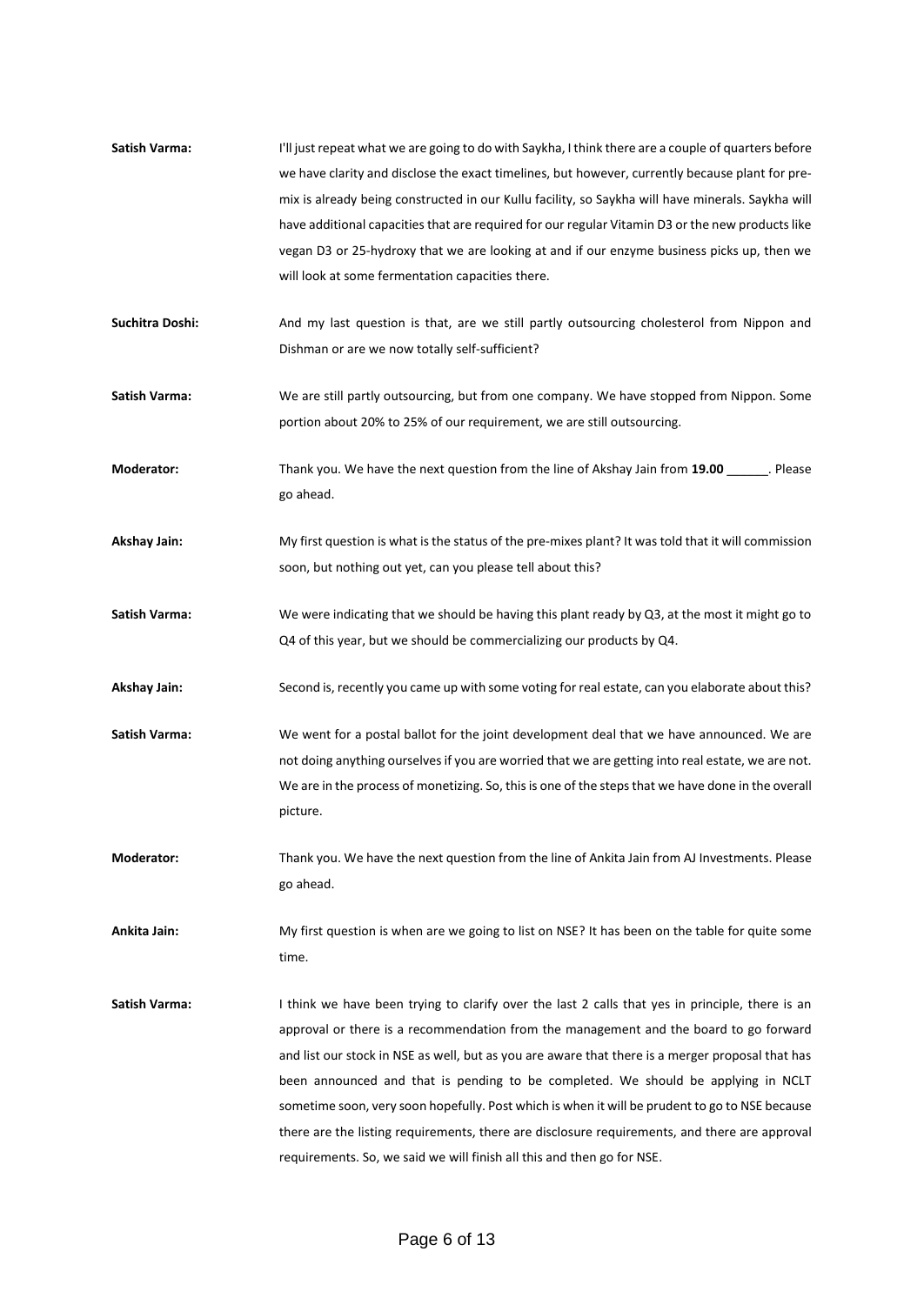**Ankita Jain:** My second question is, you have been guiding that the animal feed price will increase, but the trend now has reduced more and if animal prices don't rise, our margins won't rise, so what is your guidance now?

Satish Varma: It has been too long that the lower prices have stayed. You would notice that in our earnings presentations and investor presentations, you would see that we have always been giving over the last 10 years how the animal feed prices move. It is cyclical, you would notice from that. None of the years, there is a stable price. May be about 200% to 300% variation is there almost every year, except for the last 1 to 1.5 years. COVID was one of the reasons, then just before COVID and during the initial periods of COVID, African swine flu was significantly prevalent. So, the trend is continuing. Unfortunately, it is not in our hands how the markets move. This particular product is commoditized and most of the volumes come mainly from China and they determine the prices more than anything else. Our market share in animal feed is closer to 4% to 5%. So, its wait and watch, but we are hoping that it should move soon because at these prices really no one is making money. As far as Fermenta is concerned, our dependency on human side is much-much higher than the animal side and the human side, as you are aware, is pretty stable.

**Moderator:** Thank you. We have the next question from the line of Dheeraj Jain from HEM Securities. Please go ahead.

**Dheeraj Jain:** My question is, the margins are fluctuating every quarter. Can we expect any stability on this end?

**Satish Varma:** If we take out the animal feed part of it, you have seen also what the decline was in animal feed both in volumes and prices this year. So, if you look at the organization minus the animal feed, you will see much more stability rather than the fluctuations that are happening. Animal feed, as I have just explained, unfortunately if you look at even the last 10 years' trend or even 15 years' trend, it has been fluctuating. We are present in the market, but unfortunately it is not in our control as far as the fluctuations are concerned on this particular project.

**Dheeraj Jain:** I have one more question. Why was there such a drastic difference in the financials in this quarter as compared to the previous one?

**Satish Varma:** Previous one, if you would have noticed, our subsidiary where there was revaluation of stock because of the animal feed prices being low had given us a significant impact on the margins. If you look at standalone, I think we had better sale than last quarter, so you would see that difference coming in.

**Dheeraj Jain:** One more question, are you still present in rodents and environmental solutions? If yes, how?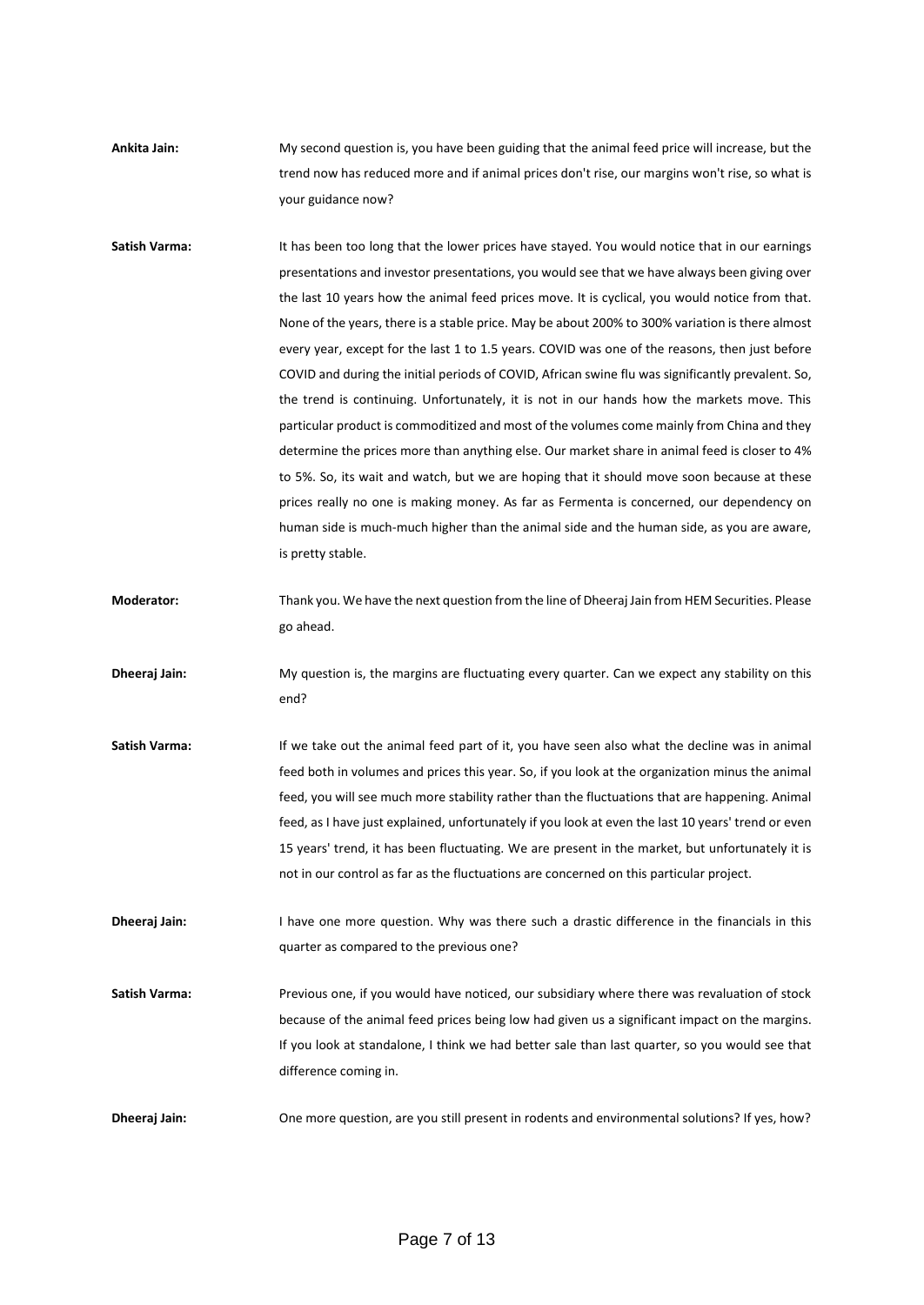**Satish Varma:** Environment solutions, we are present, yes. We are present in offering solutions both from a biology point of view with our enzyme products and also technical solutions, right from our engineering capabilities to everything. You might not still yet notice the numbers in this quarter, but by the end of this year I am sure that you will start seeing it as a separate contribution in the pie-chart because we are making good in-roads there.

**Dheeraj Jain:** And what is going on with our subsidiaries? Are they still performing badly and how will that be managed in the future?

**Satish Varma:** As far as Germany, our 100% subsidiary is concerned, it is completely animal feed related, as we have mentioned last quarter that we just got about 4 to 5 months back the approvals finally to be able to manufacture and market this product out of Germany. Fresh approvals from customers, everything is in process. We have to meet our volumes, we have enough approvals and enough customers in hand who have approved the product. So, it should change. Now, whether the numbers will change or not, whether we will see a slight loss or we will see profits will again loop back to the animal feed prices. You would notice that this quarter because last quarter we had to do revaluation of stock, you would have seen a significant negative, but this quarter it is very minor negative. As far as US is concerned, similarly what was last year, what is this year, you would see the difference. Things are improving and going forward they should start contributing positively to the Company's overall numbers.

**Dheeraj Jain:** And how is AGD Nutrition? We have reduced share to US. So, how will we increase it?

**Satish Varma:** Again 2 reasons, one was we stopped manufacturing a feed-based product in India and started in Germany and Germany approvals took time. So, that was one of the reasons why the sales in AGD would be down. Of course, the prices also will reflect on the numbers that you see as a turnover. So, that is another reason because before 2 years, the feed prices were high. So, you would have seen the higher numbers. So, when the feed prices are low, the numbers automatically you will see as low. It should not affect the profitability of the feed prices. It should not really affect the profitability per se or growing into negative or something like that because for that particular product it's more trading. So, they get their commissions irrespective of whatever the prices are of course it is a percentage of whether it is for example Rs. 100 or Rs. 1000. So, it is a percentage of that. So, animal prices will reflect on the commissions that they make, but there is not really any investment into the product itself. Apart from that, I would say that a significant portion of the numbers that we have lost on animal feed were covered by the new customers and sales we picked up on the human side in AGD. So, that has actually come for the better and as and when the feed prices change, you will start seeing that reflection in the AGD numbers also. AGD now is called as Fermenta USA.

**Moderator:** Thank you. We have the next question from the line of Dhruv who is an individual investor. Please go ahead.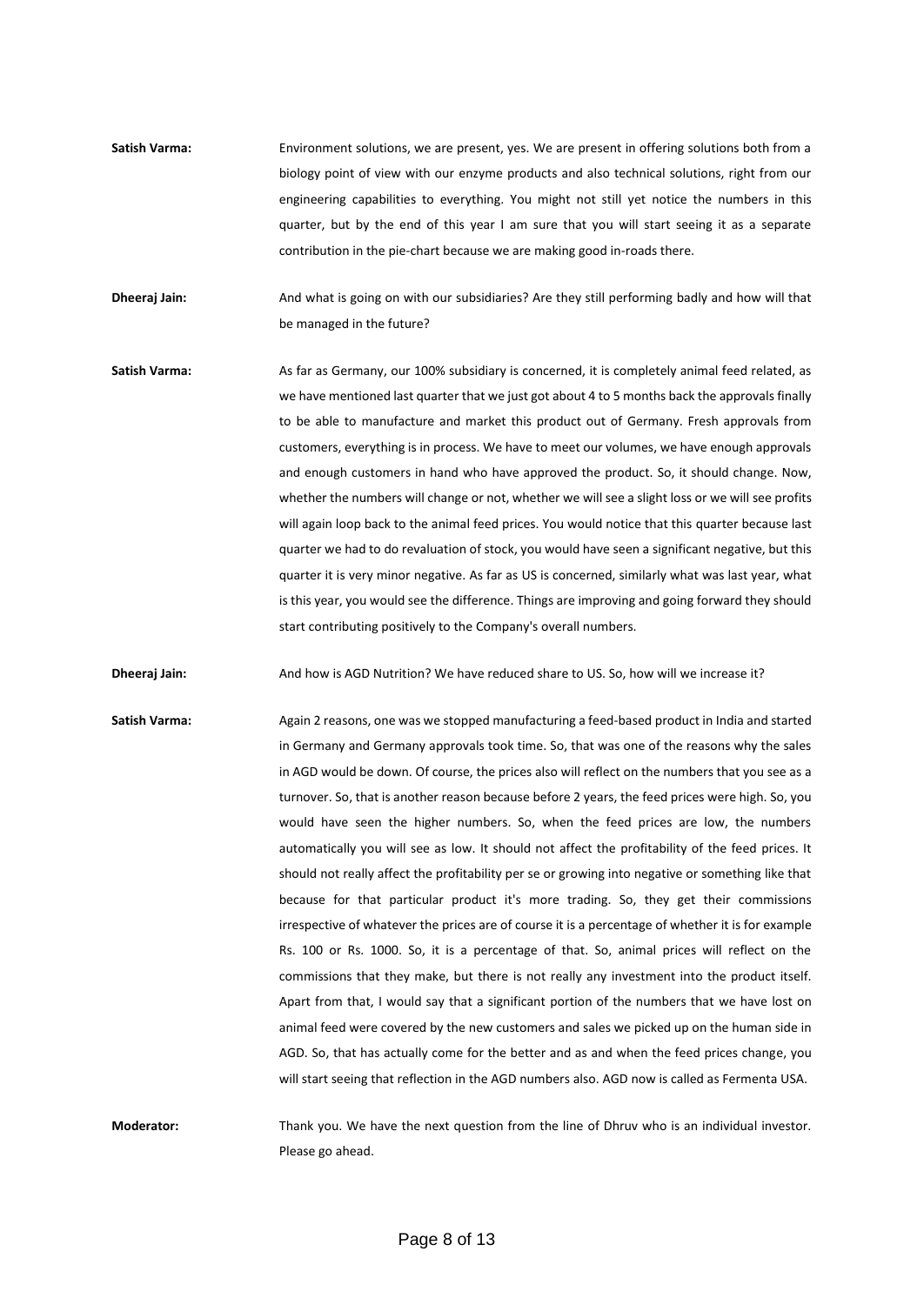| Dhruv: | What explains the quarter-on-quarter revenue growth in margin expansion in both the        |
|--------|--------------------------------------------------------------------------------------------|
|        | standalone and consolidated numbers this quarter, given that the pricing and volume in the |
|        | animal vitamin D3 business continues to move lower?                                        |

**Sumesh Gandhi:** So, basically it was the volumes, which we saw in the human side, which were higher in this quarter, which had contributed on the higher revenue and that would also automatically happen on the margins.

**Dhruv:** So, the revenue sharing of the human segment was higher this quarter compared to the last?

**Sumesh Gandhi:** Yes, for this quarter, if I have to put across, it was approximately 52.2% of our total revenue in this quarter vis-à-vis the last quarter, it was 50%.

**Dhruv:** Also, can you tell us about how the prices are moving in animal segment in April and May?

**Satish Varma:** The trend is similar. There is nothing significant that we have spoken about.

**Dhruv:** And more of a general question, I think you have mentioned that there are only 3 companies worldwide in Vitamin D3 space, I think the human category. So, what exactly is the reason for this?

**Satish Varma:** I would not say 3 companies are in the human space. I would say that there are multiple companies in China, but one of them holds a significant market share. There are 2 companies outside China; one is Fermenta in India and another one is DSM in Europe. China, there are more companies. As far as human is concerned, I think China because of the volume, 80% of the volumes go in to animal feed. So, China's focus is more on animal feed. We have more regulatory compliances to everything else. It's a long process for a human side for approvals to everything. So, one is the focus and the other one is regulatory aspect of it. So, maybe we hold close to 25% global market share on the human side while we have less than 5% on the animal side. Now, why there are only few players, it's a niche segment, it's a niche product. It's not like antibiotics or something like that and already there are enough players in the market including both outside China and inside China and more importantly, the technology is not simple. It's complicated. I would say that maybe, to the best of our knowledge, Fermenta and one Company in China are the ones who are completely backward integrated. So, we are only 2 companies that are completely backward integrated to the best of my knowledge.

**Moderator:** Thank you. We have the next question from the line of Yogesh Tiwari from Arihant Capital. Please go ahead.

Yogesh Tiwari: I had one question regarding various capacity expansions we are taking and product introduction. What would be incremental revenue opportunity from this initiative?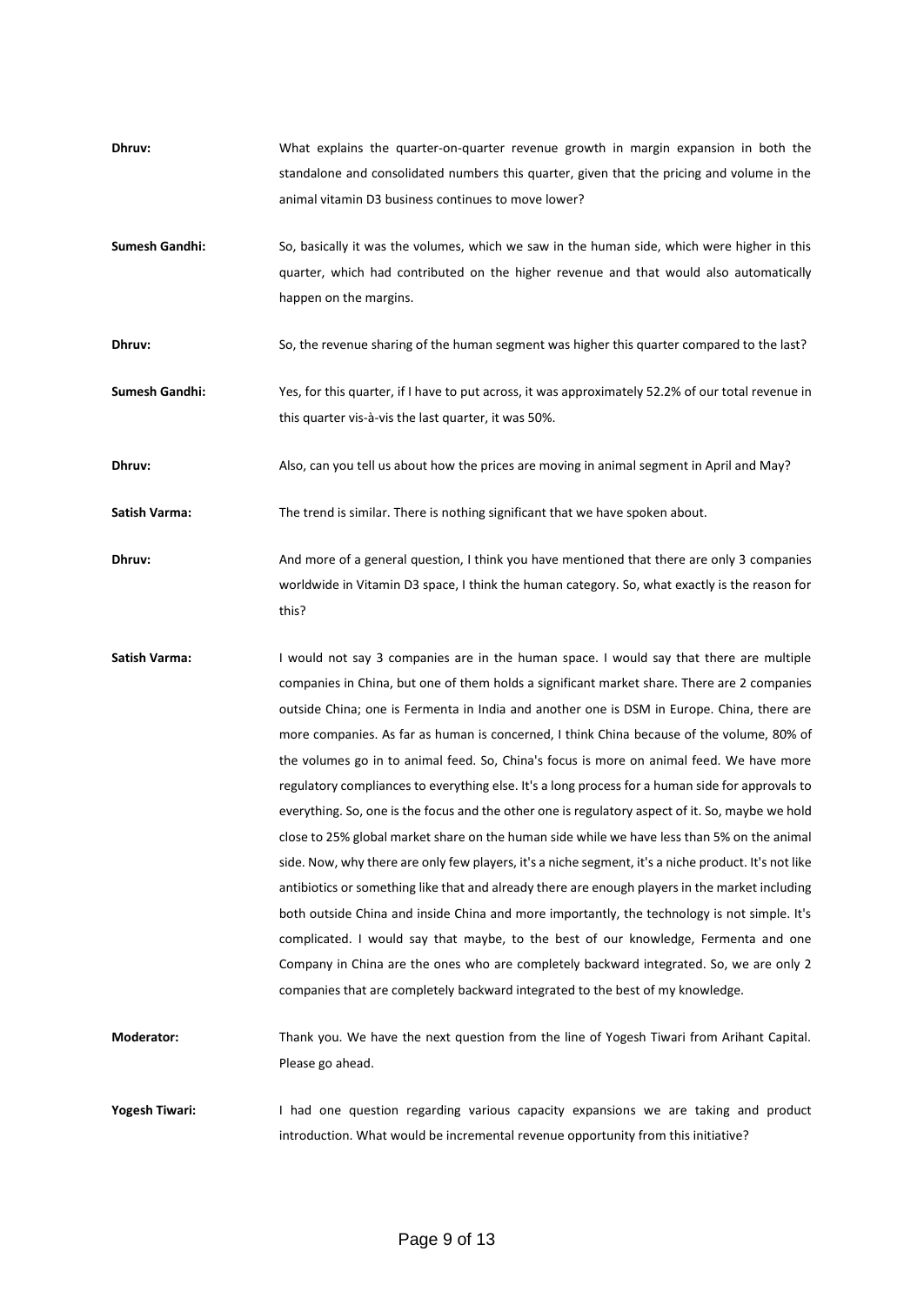**Satish Varma:** If the capacity expansion that we have taken is completely utilized per our Vitamin D3 segment because the capacity expansion we have also done in such a way that it can be a multipurpose chemistry plant. If it is completely utilized for Vitamin D3 alone, depending on the animal feed prices, from the capacity point of view, about 20% to 25% increment has happened. So, that should add into the revenue depending on our market requirement, the market demand. Otherwise, that is the reason I was mentioning Saykha, we are taking a little more time because of the multipurpose nature of this plant that we have done in the capacity expansion. Our K1, vegan D3, etc., can happen within that itself. So, if we need to utilize because of the market demand on D3, we should be able to utilize and it should be at least 25% more in terms of volumes and if we are utilizing that, that means that the feed prices should be good. That will definitely add much more in terms of margins and revenues.

**Yogesh Tiwari:** And sir any volume guidance for FY23 in terms of animal and human feed?

**Satish Varma:** Volumes we never give because of the nature of listed companies in the world, we are a little cautious about giving our volumes in public.

**Yogesh Tiwari:** And lastly on the margins. So, margins have been volatile. So, do you think, the margins we currently had, this was at the bottom level and margins will expand from here on?

- **Satish Varma:** The margins are lower mainly because of animal feed. We are in the lower end, but that is where we have been over the last one year. So, as soon as it changes. We don't think so it should go further down. If it goes further down, people will start losing money as well, not just Fermenta and even if it goes down, it has to be a blip. We don't expect it to go down, but if it goes down, it has to be a blip. It can't sustain lower than this. Even this itself is tough.
- Yogesh Tiwari: So the 20% margin which you are targeting, that would be possible in about 2 to 3 years because of the volatility?

**Satish Varma:** Over the next 4 to 5 years, you will see that including this year also, your average should be 20%. If you take the horizon of 4 to 5 years and look at averaging it out, we should be doing the 20%. If the feed prices pick up, your margins should go above 23%, 24%, may be even 25% and above. We have seen margins of even 37% if you recollect a few years back. So, we will average out. We are confident of that. Just look at the feed prices chart and it will give you an indication of how the movements happen and how the margins can change.

**Moderator:** Thank you. We have the next question from the line of Milan Patel from Option Edge. Please go ahead.

**Milan Patel:** Can you tell us more about Thane land, what are you doing with it?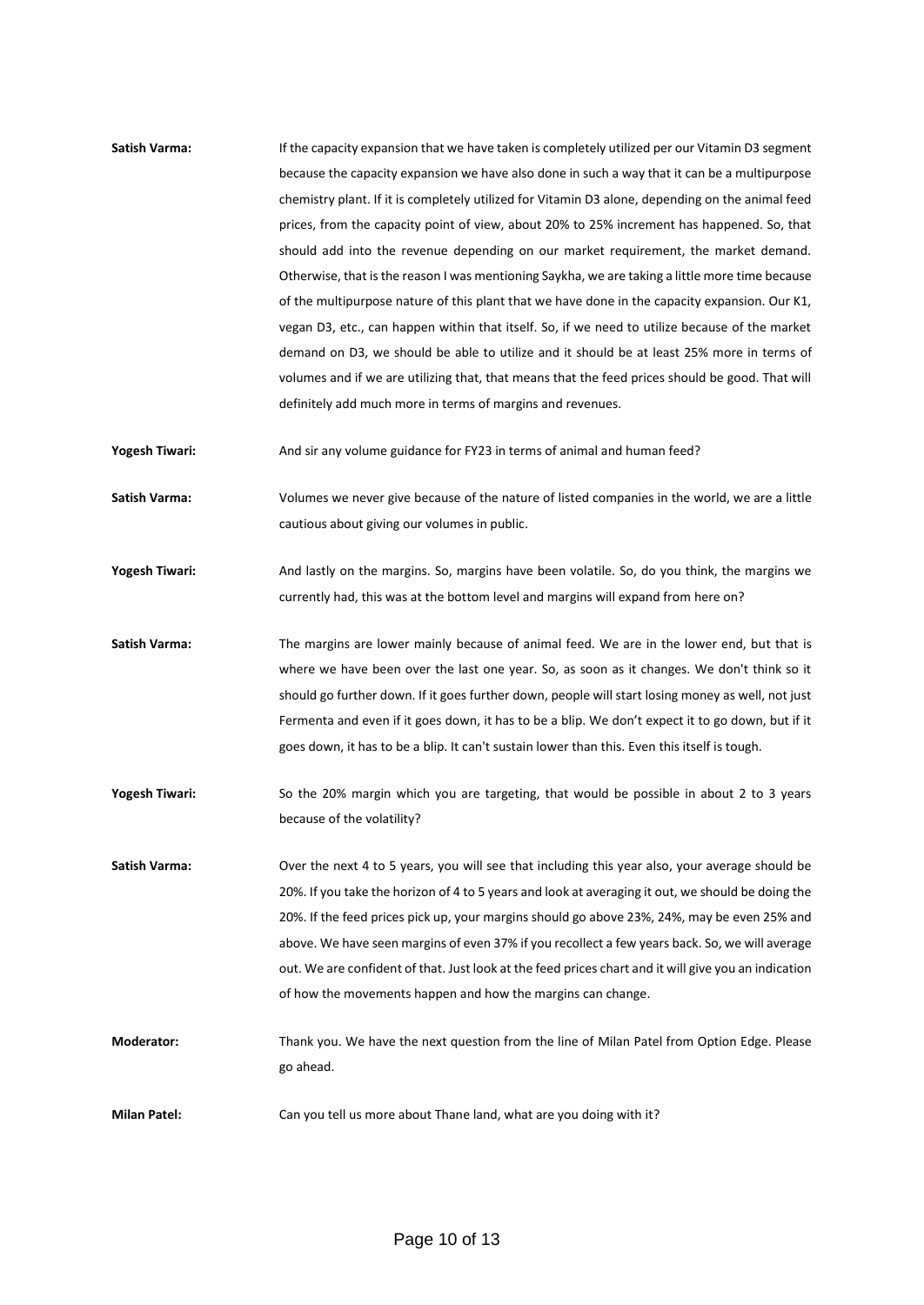- **Satish Varma:** As we mentioned and put it in our presentations as well. Thane land, we are going for a joint development. Sumesh, can you just repeat the key highlight.
- **Sumesh Gandhi:** The key highlights of it is that it is a development rights, which we have given to Mextech Properties, which is basically a joint venture from the promoters of Nandivardhan Group and RRC Ventures who are pretty well known on this part of the town and RRC Ventures has done a lot of development for big projects also. The whole idea is we would receive 120,000 square feet of RERA carpet against the development right on the land, which we will be giving it to them. We would not be spending any money by way of any construction cost, nor any premiums or any approvals or anything plus what is going to also happen is that the land would not be mortgaged by them for the purpose of taking any debt or any loan.

**Milan Patel:** And another question is if you can give idea on whether our peers like DSM are seeing the same margin for Vitamin D3?

**Satish Varma:** I would not be able to mention. The financials are public knowledge, but they have a basket. So, they don't give individual margins out.

**Milan Patel:** And sir last question is why have we delayed all our new products and are we going to take more debt for that?

**Satish Varma:** There has been a delay in our new product pipeline because of 2 years of COVID. The demand on Vitamin D3 human because of immunity requirements, the way the demand went up, our complete bandwidth went into that. It was not that our Company no one got infected or anything like that, through that entire struggle, we made sure that we catered to every single gram of demand that we had on our regular product and that was reflected in the numbers during the tough periods as well. We just didn't have the bandwidth to be very honest, although we wanted to launch and commercialize a couple of important projects like for example, K1 and vegan D3. We just lost out that time in COVID. We didn't have the bandwidth and resources. As regards the investments required for our Saykha, we are being cautious in terms of over leveraging ourselves. You are aware that we are monetizing our land assets. So, hopefully, we won't increase our debt levels where we are looking at the new CAPEX requirements. As far as these couple of new products, for example, pre-mixes are concerned, we have already taken the debt. We have increased our debt by about Rs. 25 crores to Rs. 30 crores to implement that project in Kullu because it becomes a brownfield rather than a greenfield and number 2 as far as K1 and vegan D3 are concerned, currently we do not anticipate any CAPEX requirements for that because we are going to utilize it in the multipurpose plan, which we have created in Dahej.

**Moderator:** Thank you. We have the next question from line of Suchitra Doshi from SR Investments. Please go ahead.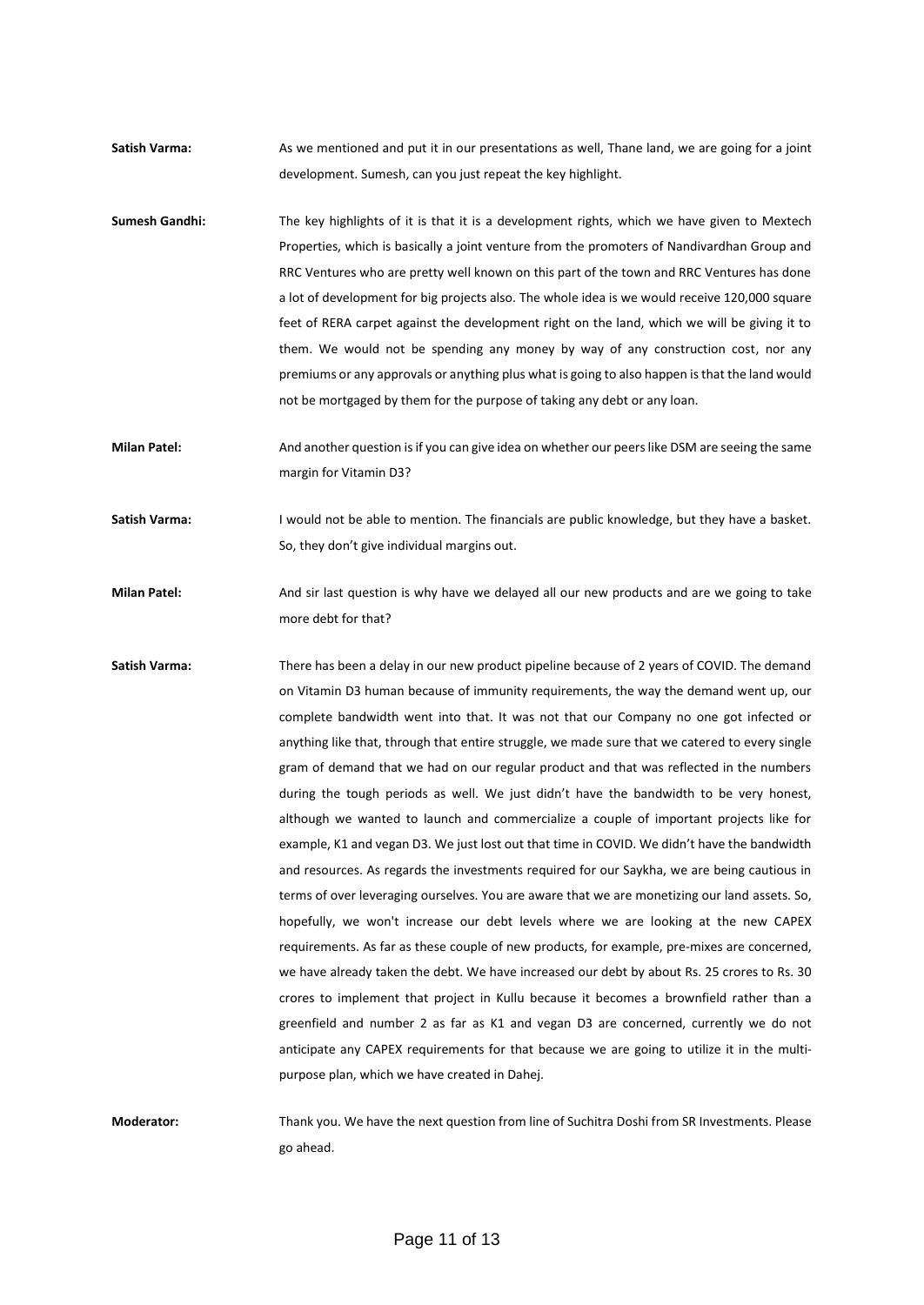- **Suchitra Doshi:** My question is, do we still have relations with Turkey Company for 2 of our products and can you tell more about the uses of these products as well?
- **Satish Varma:** Turkey, yes, we have the relationship. The Company's name is Recordati in Turkey. That is where the relationship is. One product is called phenyramidol hydrochloride, which is a muscle relaxant. Turkey is the only market for that particular molecule and we are the only Company, which is supplying to Recordati, that is one product. The other product silicon dioxide powder. There is a specific requirement that has come from Recordati or earlier avatar of Recordati, which was a Turkish company called Dr. Frik for us to be manufacturing that and supplying to them. So, that plant has been setup about 15 odd years back. So, these 2 products I would like to look at it as more of an annuity business with long-term contracts with specific margins, which we have been doing over the last 22 years, just it's a principal to principal business.
- **Suchitra Doshi:** And how is the fish oil cholesterol segment doing, are we increasing our stake in that and are we also making the byproduct, which is Omega 3 fatty acid from it?
- **Satish Varma:** No, we get this fish oil crude after Omega fatty acids have been taken out. We make cholesterol from that. Currently, we are utilizing it for the aquaculture market as shrimp feed. The Company's strategic goal is not to be in the shrimp market. The Company's strategic goal was to be present in wherever there is cholesterol that can be extracted if it is possible. So, we will see if we can use this fish oil maybe for the animal feed or something like that, but until then, we will restrict our presence to the volumes that we have.
- **Suchitra Doshi:** And what will be the split in Vitamin D3 and nutraceuticals in the coming future and how will it be achieved?
- **Satish Varma:** We hope that currently Vitamin D3 is more than 70% of overall revenue, maybe even up to 80% of our overall revenue. We want to see while the Vitamin D3 business grows as well, the nutrition should contribute another at least 25% to 30% of our overall business over the next 4 years.
- **Suchitra Doshi:** And one last question, will the Rs. 200 crores for Saykha be for the first phase or will it be for the entire CAPEX and we have already taken the 40,000 square meter land, so what are we doing with that?
- **Satish Varma:** We just got the approvals during the COVID period and then because of the availability of resources not just in terms of monetary, but also human resources, we decided one of the projects that we wanted to do in Saykha, we are doing that in Kullu, that is a pre-mix plant. That is one of the reasons why we are delaying more and more in implementing something at Saykha. As far as total investments to be done, it will be more to the tune of Rs. 150 to Rs. 200 crores overall, not in phase 1 and this Rs. 150 to Rs. 200 crores also we expect to do it in phases.